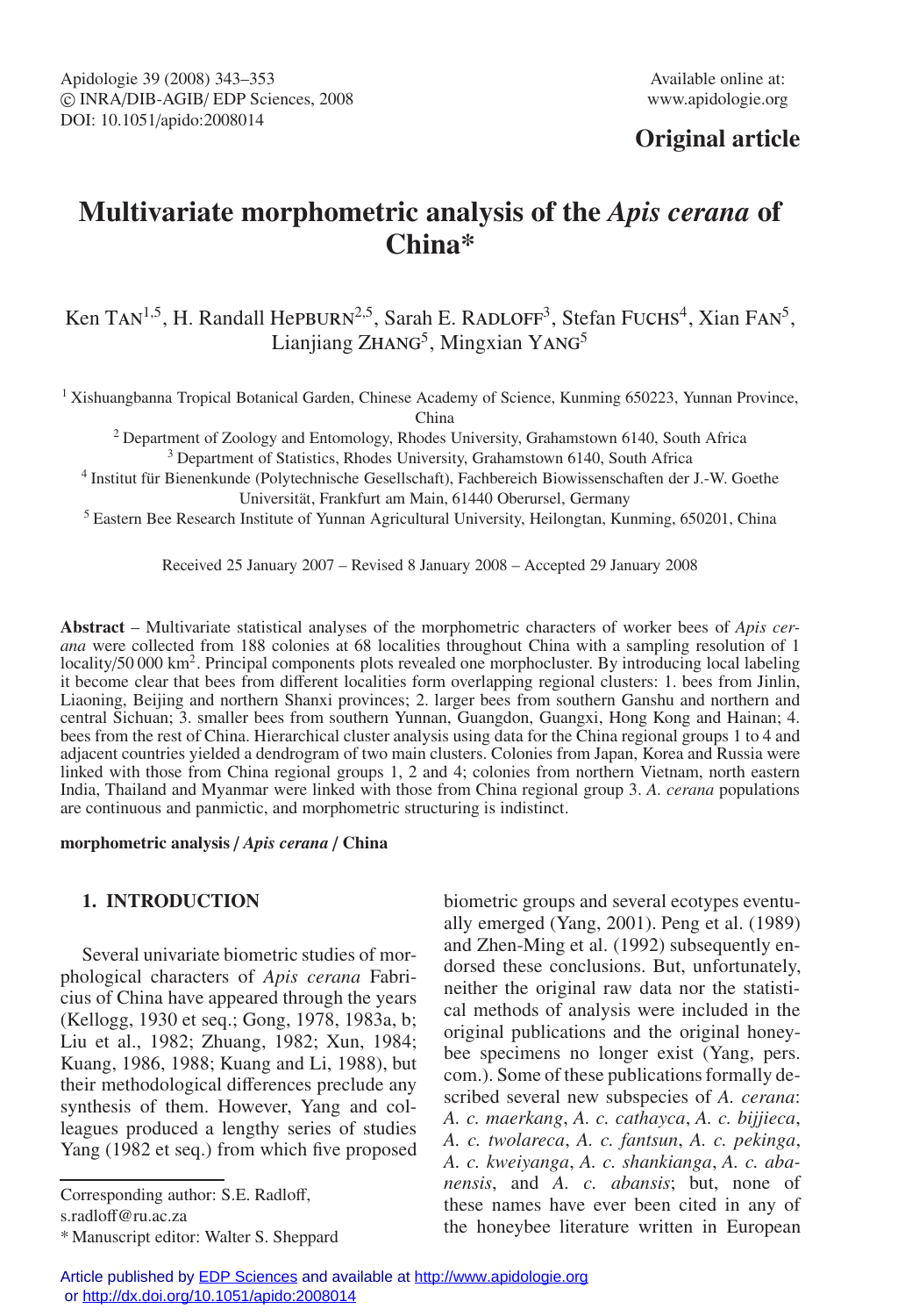languages. Aside from the inherent difficulties of formal scientific names for subspecies of Chinese *A. cerana*, there are also different views about races/subspecies for which common names (in Chinese or English) are used in China.

They include highland and lowland populations on Hainan Island; an Eastern Chinese honeybee with Guangxi and Guangdong, Hunan, Yungui Plateau, North China, and Changbai Mountains ecotypes; a South Yunnan group; and a South Tibetan bee. In addition, the Chinese literature refers to several populations of bees grouped differently and based on a combination of some morphometric data, physiology, pigmentation, cell size, low temperature tolerance and foraging (Hou and Hou, 1983; Yang, 2001; Zhen-Ming et al., 1992). In a recent series of a multivariate analyses, Tan and Zhang (2001 et seq.) morphometrically defined two major morphoclusters of *A. cerana* in China each being correlated with a specific ecological zone: (1) the southern tropical seasonal rain forest region and (2) another cluster containing bees from the temperate deciduous broad-leaved forest region, the subtropical evergreen broad-leaved forest zone, and the high, cold meadow and steppe region, which can be refined into three subclusters. Although that study included material from 19 widely spread localities, given the enormity of China, these data represented a sampling penetration of only 1 locality/250 000 km<sup>2</sup> of nondesert land area. In parallel with related studies on *A. cerana*, we have greatly extended the sampling penetration nearly five-fold to cover all China with the exception of the Xizang Zizhiqu Autonomous Region (= Tibet). Because morphocluster resolution in multivariate analyses is enhanced with increasing sampling distance (Radloff and Hepburn, 1998), analysis of this new material provides more refined confidence levels in defining population structure and geographical variation for the *A. cerana* of China.

# **2. MATERIALS AND METHODS**

#### **2.1. Honeybees**

The worker honeybee specimens used for analysis derive from several different sources. (1) New material has been collected throughout China from the provinces of Beijing, Ganshu, Guangdong, Guangxi, Henan, Anhui, Hubei, Hujian, Hunan, Jiangxi, Jilin, Ningxia, Shanxi, Sichuan and Hainan island (Kunming database, 125 colonies) and from Hong Kong, Beijing, Shandong, Chengdu and Yaan (Grahamstown database, 37 colonies). (2) Data from recent work on the *A. cerana* of Yunnan Province, China (Radloff and Hepburn, 2002; Tan et al., 2002a, b; 2003a, b) are included here as are those previously analyzed by Ruttner (1988). The geographical origins of worker honeybees of *A. cerana* from 188 colonies at 68 localities used in the current analysis are listed in Table I and shown in Figure 1. The honeybee samples represent different climatic or vegetation regions, and ranged in altitude from 8 m to 2820 m (Fig. 1). The bees were collected from natural nests or semi-managed hives as well as logs or wall cavities. Movable-frame beehives have been introduced in some areas only recently, and migration of beehives is uncommon, so that the bees were authentic samples of the wild populations.

#### **2.2. Measurements**

At each locality, 1–10 colonies were sampled and each sample contained 15–30 worker bees, which were killed and preserved in 75% ethanol. From each sample fifteen worker bees were dissected for morphometric analysis and measured according to the methods described by Ruttner et al. (1978) and Ruttner (1988). Of the 41 morphometric characters listed in Ruttner et al. (1978) 38 were measured, excluding length of proboscis (No. 4) and cubital veins distances (No. 19 and 20), resulting in 16 size characters, 11 wing angles, 7 color characters, 3 hair characters, and hamuli. Colony sample means and standard deviations were computed for each character from the samples by the morphometric measuring program, representing estimates for the colony. Measurements and color scaling were performed using a stereomicroscope and a computer-aided measuring system based on a video system and measuring program (Bee2, © Meixner, 1994). The Kunming and Oberursel databases included measurements of thirty-five morphological characters from Ruttner (1988) (proboscis length omitted). Twelve morphological characters were common to the Kunming/Oberursel and Grahamstown databases. Their Ruttner (1988) numbers are given in round brackets as follows: length of femur (5), length of tibia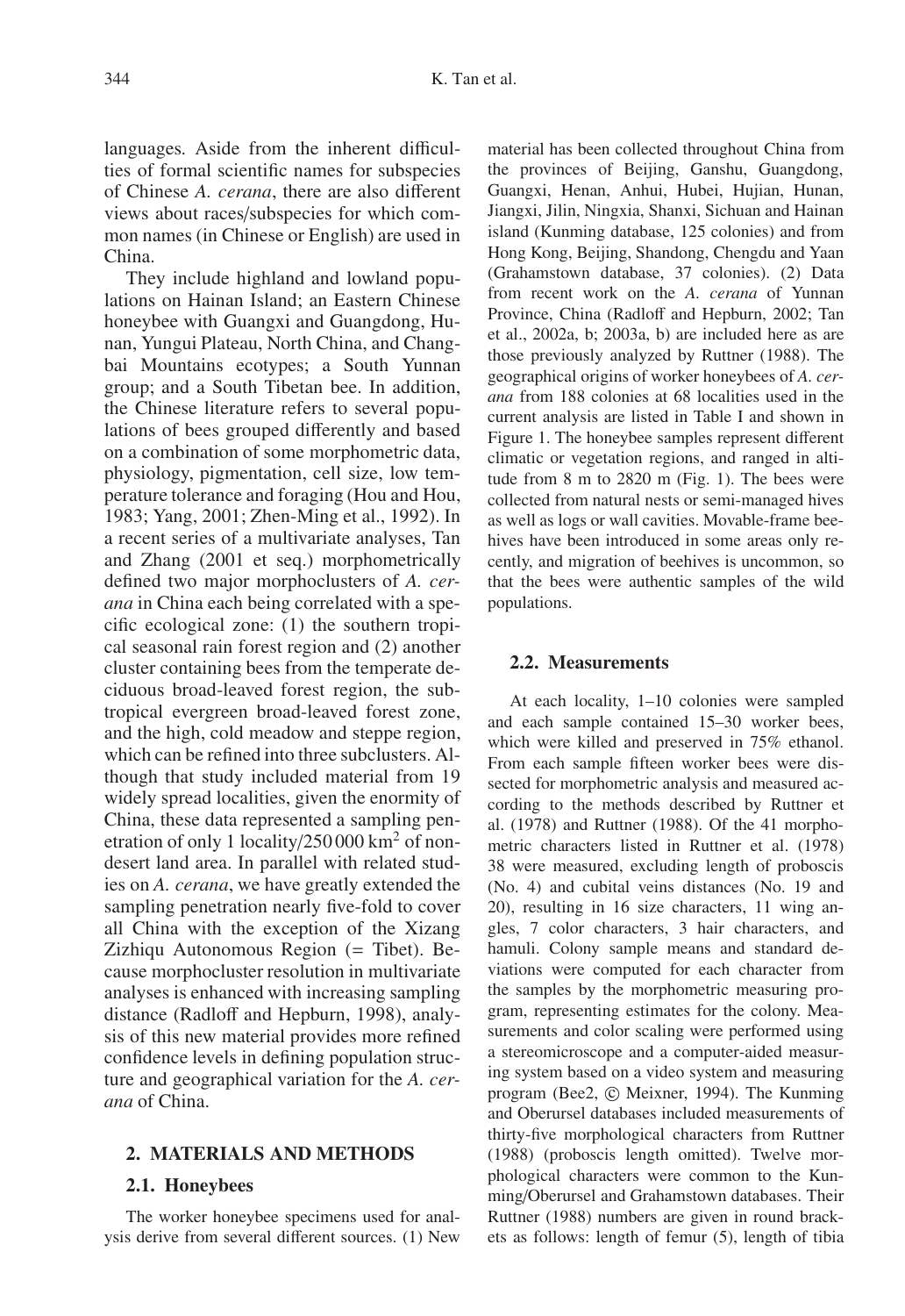**Table I.** Distribution of localities, co-ordinates, altitude (m), and number of colonies (n) sampled in China. Columns G3.1 and G3.2 indicate the morphometric regional clusters in which the colonies were classified with cluster analyses using 26 and 12 morphometric characters, respectively. ? indicates the localities where the colonies are unclassified.

| Location                  | Co-ordinates   | Altitude | n                         | G3.1                     | G3.2                     |
|---------------------------|----------------|----------|---------------------------|--------------------------|--------------------------|
| 1. Jingyu (Jilin)         | 42.23N 126.48E | 530      | $\overline{\overline{3}}$ | $\mathbf{1}$             | 1                        |
| 2. Linjiang (Jilin)       | 41.48N 126.54E | 309      | 3                         | $\mathbf{1}$             | 1                        |
| 3. Xinbin (Liaoning)      | 41.43N 125.02E | 323      | 3                         | $\mathbf{1}$             | $\mathbf{1}$             |
| 4. Jiangyuan (Jilin)      | 41.34N 126.01E | 560      | 3                         | $\mathbf{1}$             | 1                        |
| 5. Changbeishan (Jilin)   | 41.24N 128.11E | 687      | 3                         | $\mathbf{1}$             | $\mathbf{1}$             |
| 6. Ji an (Jilin)          | 40.55N 125.53E | 780      | $\overline{c}$            | $\mathbf{1}$             | $\mathbf{1}$             |
| 7. Xiangshan (Beijing)    | 39.58N 116.12E | 76       | $\overline{4}$            | $\mathbf{1}$             | $\mathbf{1}$             |
| 8. Beijing                | 39.55N 116.23E | 63       | 8                         | $\mathbf{1}$             | $\mathbf{1}$             |
| 9. Jingbian (Shaanxi)     | 37.36N 108.45E | 1370     | $\overline{c}$            | $\mathbf{1}$             | $\mathbf{1}$             |
| 10. Suide (Shaanxi)       | 37.29N 110.15E | 885      | $\mathbf{1}$              | $\mathbf{1}$             | $\mathbf{1}$             |
| 11. Qingjian (Shaanxi)    | 37.15N 110.15E | 1200     | $\overline{c}$            | $\mathbf{1}$             | $\mathbf{1}$             |
| 12. Qingcheng (Ganshu)    | 36.04N 107.52E | 1258     | $\overline{c}$            | $\overline{\mathcal{L}}$ | $\overline{\mathcal{L}}$ |
| 13. Guyuanxi (Ningxia)    | 36.04N 106.16E | 1671     | 3                         | $\overline{\phantom{a}}$ | $\overline{\cdot}$       |
| 14. Taiqian (Henan)       | 36.00N 115.45E | 460      | 3                         | $\overline{4}$           | $\overline{4}$           |
| 15. Mengjin (Shandong)    | 35.42N 117.55E | 180      | 5                         |                          | 4/1                      |
| 16. Pingliang (Ganshu)    | 35.32N 106.41E | 1355     | 3                         | $\overline{\mathcal{L}}$ | $\overline{\mathcal{L}}$ |
| 17. Dingxili (Ganshu)     | 35.13N 103.57E | 2024     | 3                         | $\overline{c}$           | $\mathfrak{2}$           |
| 18. Mengjin (Henan)       | 34.57N 112.30E | 180      | 3                         | 4                        | $\overline{4}$           |
| 19. Tianshui (Ganshu)     | 34.48N 105.32E | 1200     | $\overline{c}$            | $\mathfrak{2}$           | $\overline{c}$           |
| 20. Shanxian (Henan)      | 34.45N 111.18E | 360      | $\overline{4}$            | 4                        | $\overline{4}$           |
| 21. Lingtan (Ganshu)      | 34.34N 103.50E | 1154     | $\overline{c}$            | $\overline{2}$           | $\overline{c}$           |
| 22. Mingxian (Ganshu)     | 34.33N 103.51E | 2439     | 7                         | $\overline{c}$           | $\overline{c}$           |
| 23. Ruyang (Henan)        | 34.09N 112.27E | 750      | 3                         | $\overline{4}$           | $\overline{4}$           |
| 24. Lushi (Henan)         | 34.02N 111.01E | 100      | 3                         | $\overline{\mathcal{L}}$ | $\overline{4}$           |
| 25. Yuwaqu (Sichuan)      | 33.55N 103.28E |          | 3                         | $\overline{c}$           | $\mathfrak{2}$           |
| 26. Jiaoqu (Sichuan)      | 33.37N 104.39E |          | 3                         | $\overline{c}$           | $\overline{c}$           |
| 27. Zhumadia (Henan)      | 33.30N 113.45E | 72       | $\mathbf{1}$              | $\overline{\mathcal{L}}$ | $\overline{4}$           |
| 28. Yonglezheng (Sichuan) | 33.30N 104.26E |          | $\overline{c}$            | $\overline{c}$           | $\mathfrak{2}$           |
| 29. Wujiaoxiang (Sichuan) | 33.15N 104.22E |          | 3                         | $\overline{2}$           | $\overline{2}$           |
| 30. Jiuzhaigon (Sichuan)  | 32.36N 103.54E | 1200     | $\overline{4}$            | $\overline{c}$           | $\overline{c}$           |
| 31. Xinyangnan (Henan)    | 32.05N 114.07E | 1100     | 3                         | $\overline{4}$           | $\overline{4}$           |
| 32. Shengnongjia (Hubei)  | 31.43N 110.43E | 1166     | 6                         | $\overline{4}$           | $\overline{4}$           |
| 33. Chengdhu (Sichuan)    | 30.40N 104.04E | 529      | 5                         |                          | 4/1                      |
| 34. Huangshan (Anhui)     | 30.10N 118.21E | 300      | $\overline{c}$            | 4                        | $\overline{4}$           |
| 35. Anyue (Sichuan)       | 30.08N 105.37E | 325      | $\mathfrak{2}$            | 4                        | 4                        |
| 36. Ya-an (Sichuan)       | 29.58N 103.04E | 588      | 10                        |                          | $\mathfrak{2}$           |
| 37. Chongqin (Sichuan)    | 29.15N 107.12E | 608      | 3                         | 4                        | $\overline{4}$           |
| 38. Pingjian (Hunan)      | 28.53N 113.56E | 57       | $\mathbf{1}$              | 4                        | $\overline{4}$           |
| 39. Hengdong (Hunan)      | 27.04N 112.57E | 34       | $\overline{4}$            | $\overline{4}$           | $\overline{4}$           |
| 40. Lijiang (Yunnan)      | 26.52N 100.13E | 2680     | $\overline{c}$            | $\overline{4}$           | 4                        |
| 41. Wugan (Hunan)         | 26.48N 110.51E | 420      | $\mathbf{1}$              | $\overline{4}$           | $\overline{4}$           |
| 42. Yuxian (Hunan)        | 26.31N 113.31E | 280      | 1                         | 4                        | 4                        |
| 43. Huzhou (Hujian)       | 26.15N 119.20E | 168      | 1                         | $\overline{4}$           | $\overline{4}$           |
| 44. Sayinpan (Yunnan)     | 26.01N 102.31E | 2279     | $\overline{c}$            | $\overline{4}$           | $\overline{4}$           |
| 45. Lushui (Yunnan)       | 25.57N 98.49E  | 1950     | $\overline{c}$            | 4                        | $\overline{4}$           |
| 46. Huize (Yunnan)        | 25.55N 103.26E | 1550     | $\,1$                     | 3                        | 3                        |
| 47. Binchuan (Yunnan)     | 25.51N 100.33E | 1690     | $\overline{c}$            | $\overline{4}$           | $\overline{4}$           |
| 48. Yuangbi (Yunnan)      | 25.39N 99.56E  | 1810     | $\overline{c}$            | $\overline{4}$           | $\overline{4}$           |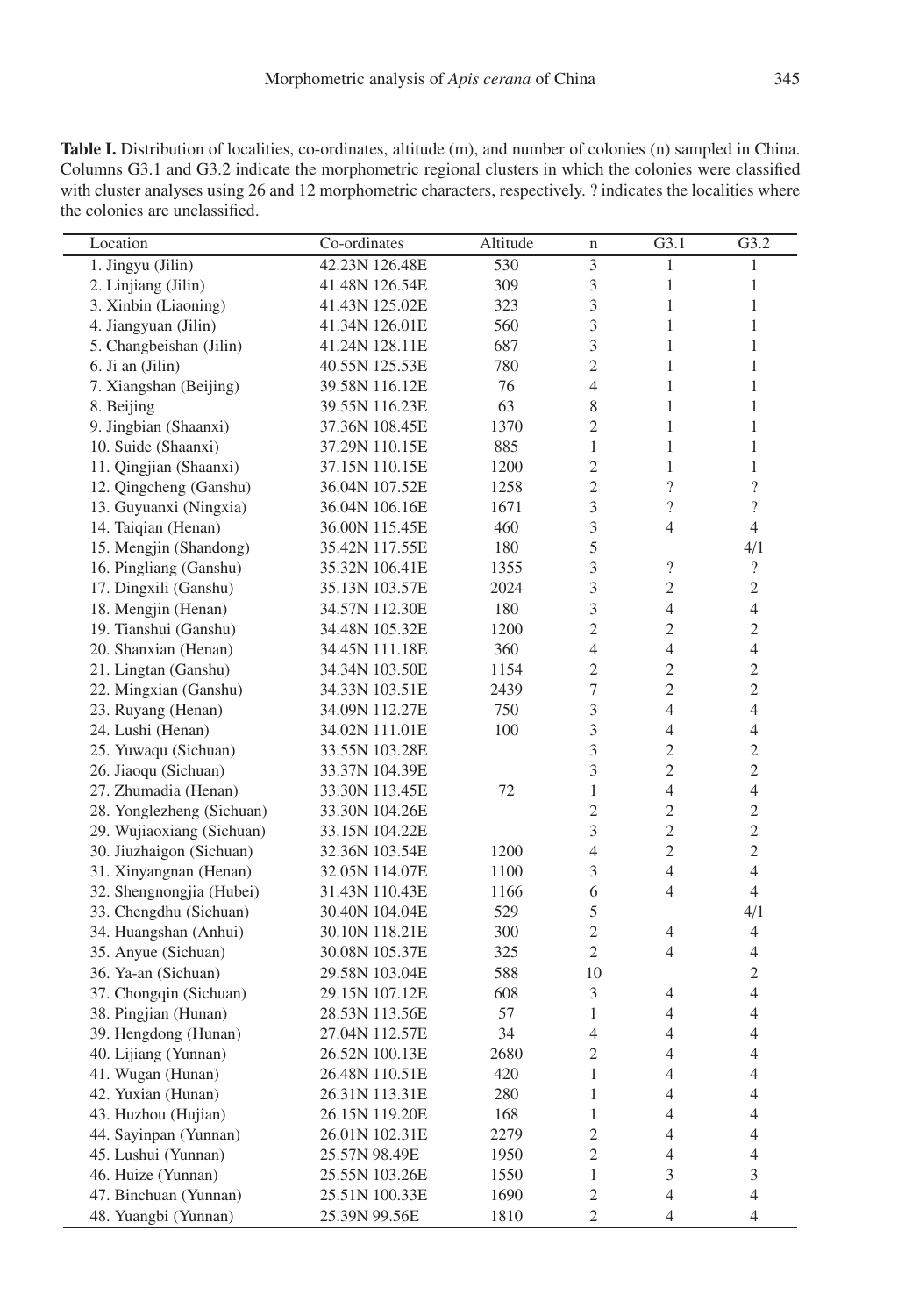| Location                 | Co-ordinates   | Altitude | $\mathbf n$    | G3.1 | G3.2 |
|--------------------------|----------------|----------|----------------|------|------|
| 49. Huichang (Jiangxi)   | 25.36N 115.47E | 460      | 3              | 4    | 4    |
| 50. Jianghua (Hunan)     | 25.01N 111.45E | 305      |                | 4    | 4    |
| 51. Pingle (Guangxi)     | 24.45N 107.58E |          | $\overline{c}$ | 4    | 4    |
| 52. Zhenkang (Yunnan)    | 24.00N 98.55E  | 868      | 2              | 3    | 3    |
| 53. Laibin (Guangxi)     | 23.41N 109.16E | 180      |                | 3    | 3    |
| 54. Kaiyuan (Yunnan)     | 23.41N 102.05E | 1148     | 2              | 3    | 3    |
| 55. Yuanjian (Yunnan)    | 23.35N 101.59E | 1500     |                | 3    | 3    |
| 56. Caoba (Yunnan)       | 23.32N 103.23E | 1293     | 2              | 3    | 3    |
| 57. Guangzhou (Guangdon) | 23.11N 112.48E | 100      |                | 3    | 3    |
| 58. Nanhai (Guangdon)    | 23.01N 113.08E | 8        | 2              | 3    | 3    |
| 59. Pingbian (Yunnan)    | 22.50N 103.43E | 1400     | $\overline{c}$ | 3    | 3    |
| 60. Simao (Yunnan)       | 22.43N 100.56E | 1100     | $\overline{c}$ | 3    | 3    |
| 61. Hekou (Yunnan)       | 22.30N 103.57E | 122      | $\overline{c}$ | 3    | 3    |
| 62. Hong Kong            | 22.16N 114.09E | 88       | 12             |      | 4/3  |
| 63. Jinghong (Yunnan)    | 21.55N 100.52E | 600      | $\overline{c}$ | 3    | 3    |
| 64. Yongxing (Hainan)    | 19.53N 110.15E | 150      |                | 3    | 3    |
| 65. Dingan (Hainan)      | 19.41N 110.19E | 200      |                | 3    | 3    |
| 66. Wenchang (Hainan)    | 19.37N 110.45E | 80       |                | 3    | 3    |
| 67.Qiongzhong (Hainan)   | 19.02N 109.50E | 260      |                | 3    | 3    |
| 68. Jianfeng (Hainan)    | 18.42N 108.48E | 100      |                | 3    | 3    |

**Table I.** Continued.



**Figure 1.** Geographical localities in China at which the *Apis cerana* used in these analyses were collected. Names of the localities and their co-ordinates are given in Table I.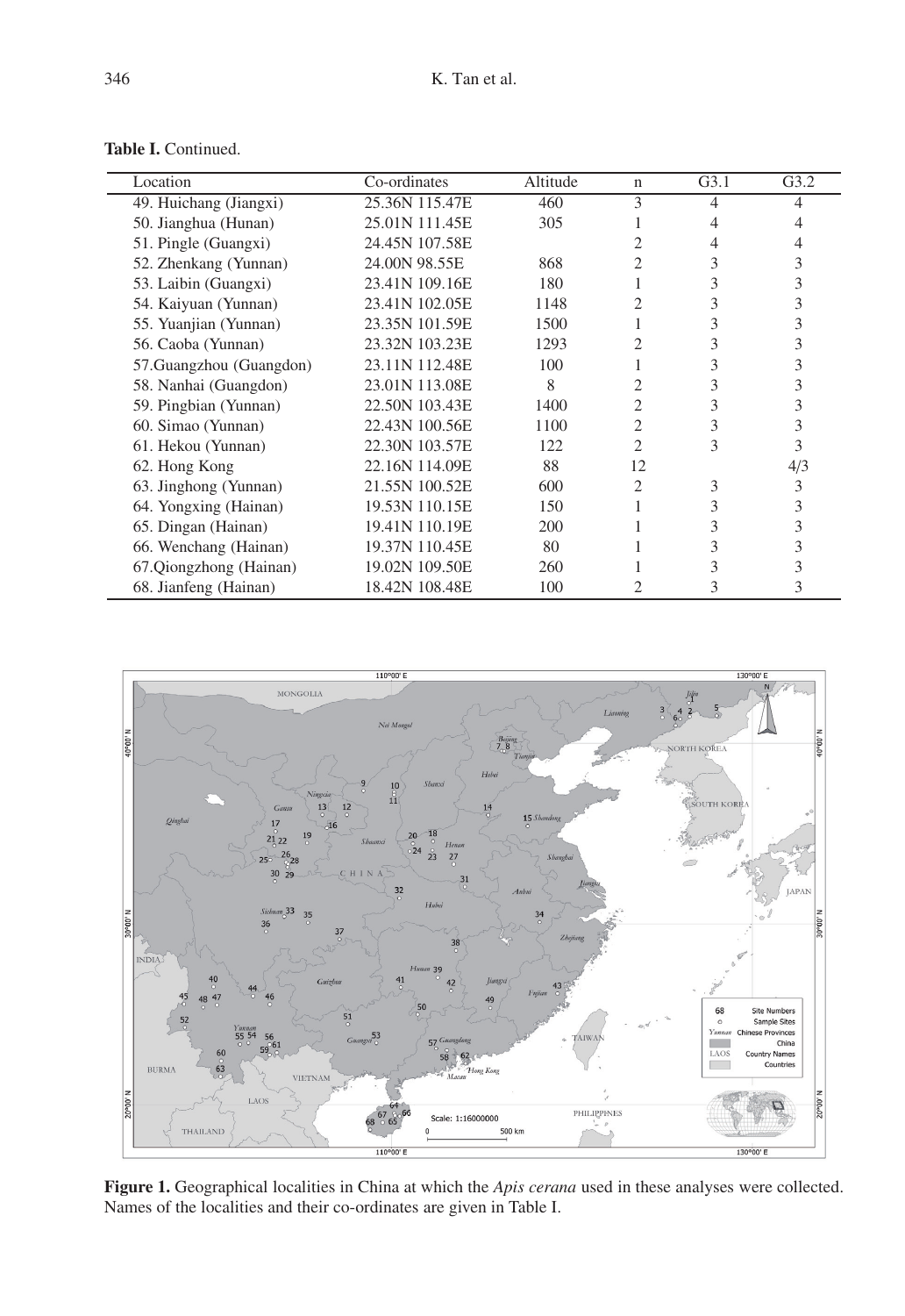(6), metatarsus length (7), tergite 3, longitudinal (9), tergite 4, longitudinal (10), sternite 3, longitudinal (11), wax plate of sternite 3, longitudinal (12), sternite 6, longitudinal (15), forewing, longitudinal (17), wing angle B4 (22), wing angle D7 (23) and wing angle G18 (25).

#### **2.3. Data analysis**

Multivariate statistical analysis of the data included principal components analysis to identify possible morphoclusters, k-means non-hierarchical cluster analysis to identify the colonies within each morphocluster, linear discriminant analysis to determine the percentages of correct classification of colonies in each morphocluster, analysis of variance, Wilks' lambda statistic for testing significant differences between the multiple means of the characters entered into the discriminant functions and Levene's F statistic procedure for testing heterogeneity of variances and lastly hierarchical cluster analysis to identify homogeneous morphoclusters for *A. cerana* in China and adjacent countries based on 12 common morphometric characters (Johnson and Wichern, 2002; Rao, 1998). The analysis was carried out in three stages: (1) Kunming and Oberursel databases were analysed using 26 characters; (2) Kunming/Oberursel and Grahamstown databases using 12 common characters; (3) Kunming/Oberursel, Grahamstown and reference samples from adjacent countries. All statistical analyses were performed using Statistica<sup>©</sup>(StatSoft, 2006).

### **3. RESULTS**

# **3.1. Analysis on Kunming and Oberursel databases**

Principal components analysis was carried out on the Kunming and Oberursel morphometric databases of 151 colonies of *A. cerana* collected throughout China using 26 morphometric characters of worker honeybees (Ruttner numbers, (1) to (3), (5) to (12), (15) to (18) and (21) to (31)). Six principal components with eigenvalues greater than one were isolated and accounted for a total of 72.9% of the variation in the data. PC 1, size-related characters (1), (2), (5) to (12), (15), (17) and (18) with component loadings between 0.62 and 0.93 accounting for 35.1% of the variation; PC 2, size-related character (16), and angles of venation B4 (22) and E9 (24) with component loadings between 0.55 and 0.73, accounting for 12.0% of the variation; PC 3, angles of venation J16 (27) and N23 (30) with component loadings 0.70 and 0.85, respectively, accounted for 8.9% of the variation. The other 8 characters had component loadings less than 0.50.

PC plots using both the first and second PC scores, and the first and third PC scores suggested one morphocluster. Further substructuring of the morphocluster could not initially be derived from the PC plots; because only by first introducing local labeling does it become clear that bees from different localities form overlapping regional clusters: (1) bees from Jinlin, Liaoning, Beijing and northern Shanxi provinces; (2) larger bees from southern Ganshu and northern and central Sichuan (larger Aba bees); (3) smaller bees from southern Yunnan, Guangdon, Guangxi, Hong Kong and Hainan and (4) bees from the rest of China (Fig. 2).

Having established four regional clusters, a k-means cluster analysis was used to group the colonies (Tab. I, column G3.1). Lastly, a stepwise discriminant analysis using the four groups entered the following 16 characters in order of discriminatory powers: (18), (1), (9), (16), (8), (6), J16 (27), E9 (24), B4 (22), (2), (17), (11), (15), (5), (10), and (7). The results classified  $96.3\%$  of colonies (n = 27) from north eastern China (Jinlin, Liaoning, Beijing and northern Shanxi provinces) correctly into group 1 and misclassified one colony into group 4; 93.1% of the colonies  $(n = 29)$ from southern Ganshu and northern and central Sichuan into group 2 (larger bees) but misclassified two colonies into group 4; 96.2% of the colonies ( $n = 26$ ) from southern Yunnan, Guangdon, Guangxi and Hainan into group 3 (smaller bees) and misclassified one colony into group 4 and  $91.3\%$  of the colonies (n = 69) from central, eastern China into group 4 and misclassified three, two and one colonies into groups 1, 3 and 2, respectively. To test the equality of the group means for the characters used in the discriminant function, Wilks'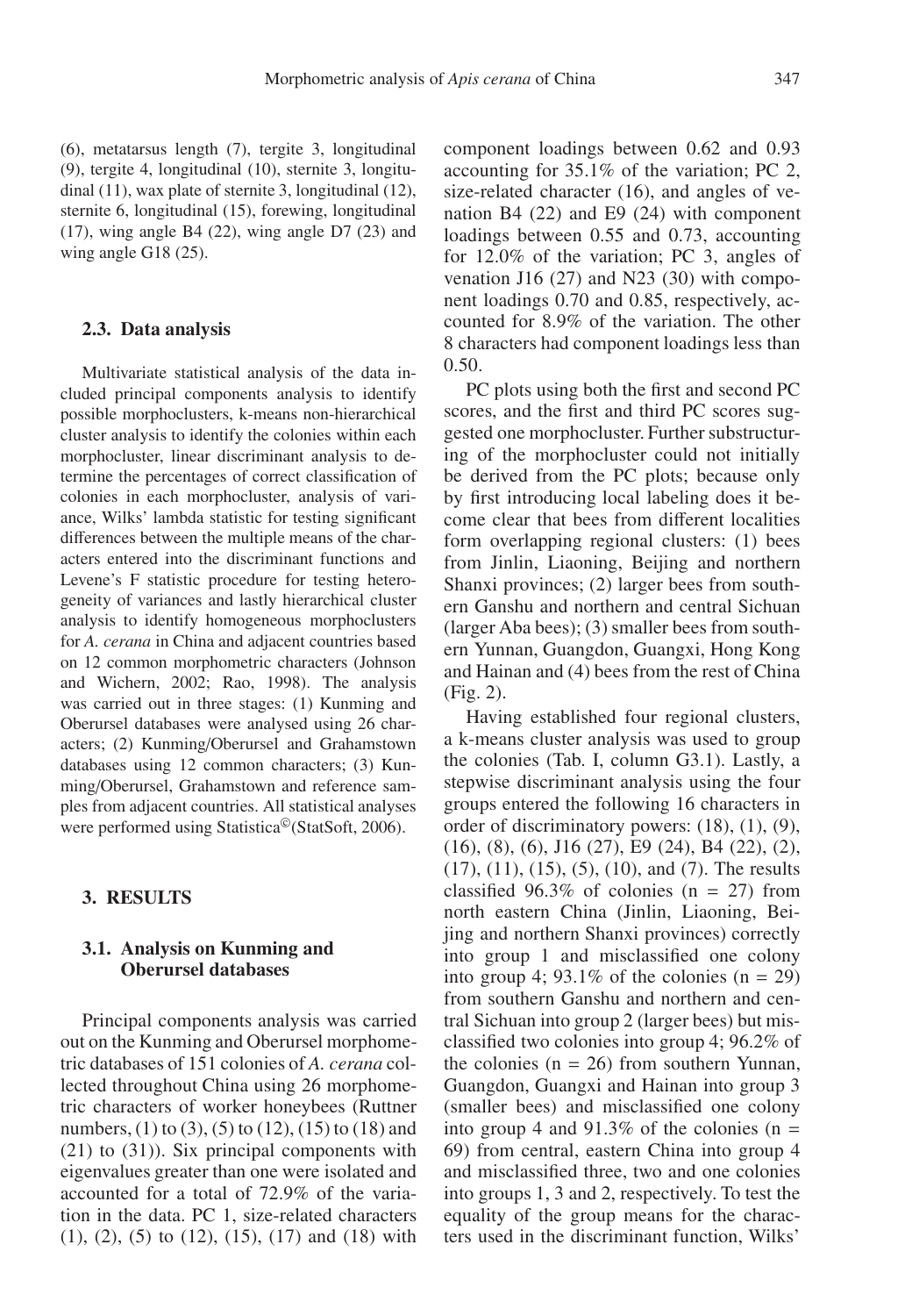

**Figure 2.** Principal components plot of the morphocluster of *A. cerana* in China using 26 morphometric characters (Number of colonies  $n = 151$ ). Numbers indicate colonies from regional clusters:  $1 =$  colonies from Jinlin, Liaoning, Beijing and northern Shanxi provinces; 2 = colonies from southern Ganshu and northern and central Sichuan (larger Aba bees); 3 = colonies from southern Yunnan, Guangdon, Guangxi, Hong Kong and Hainan and  $4 =$  colonies from the rest of China.



**Figure 3.** Discriminant analysis plot using the colony means of the morphometric data (Ruttner numbers, (18), (1), (9), (16), (8), (6), J16 (27), E9 (24), B4 (22), (2), (17), (11), (15), (5), (10), and (7)). Regional clusters: 1 = Jinlin, Liaoning, Beijing and northern Shanxi provinces; 2 = southern Ganshu and northern and central Sichuan; 3 = southern Yunnan, Guangdon, Guangxi, Hong Kong and Hainan; 4 = the rest of China. Confidence ellipses are drawn at the 95% level.

lambda approximated by the F statistic was determined. A significant difference between the means of the four groups was established  $(A = 0.0498, F<sub>48,393</sub> = 14.3, P < 0.0001).$ 

Canonical 1 and 2 scores plot showed that groups 1 and 3 and groups 2 and 3 are disjoint (Fig. 3, confidence ellipses at 95%).

The squared Mahalanobis distances between the centroids of the groups are given in Table II. The colony means and standard deviations of 28 morphometric characters  $((1), (2),$  $(5)$  to  $(18)$ , angles of venation  $(21)$  to  $(31)$ and hamuli) averaged for regional groups are shown in Table III.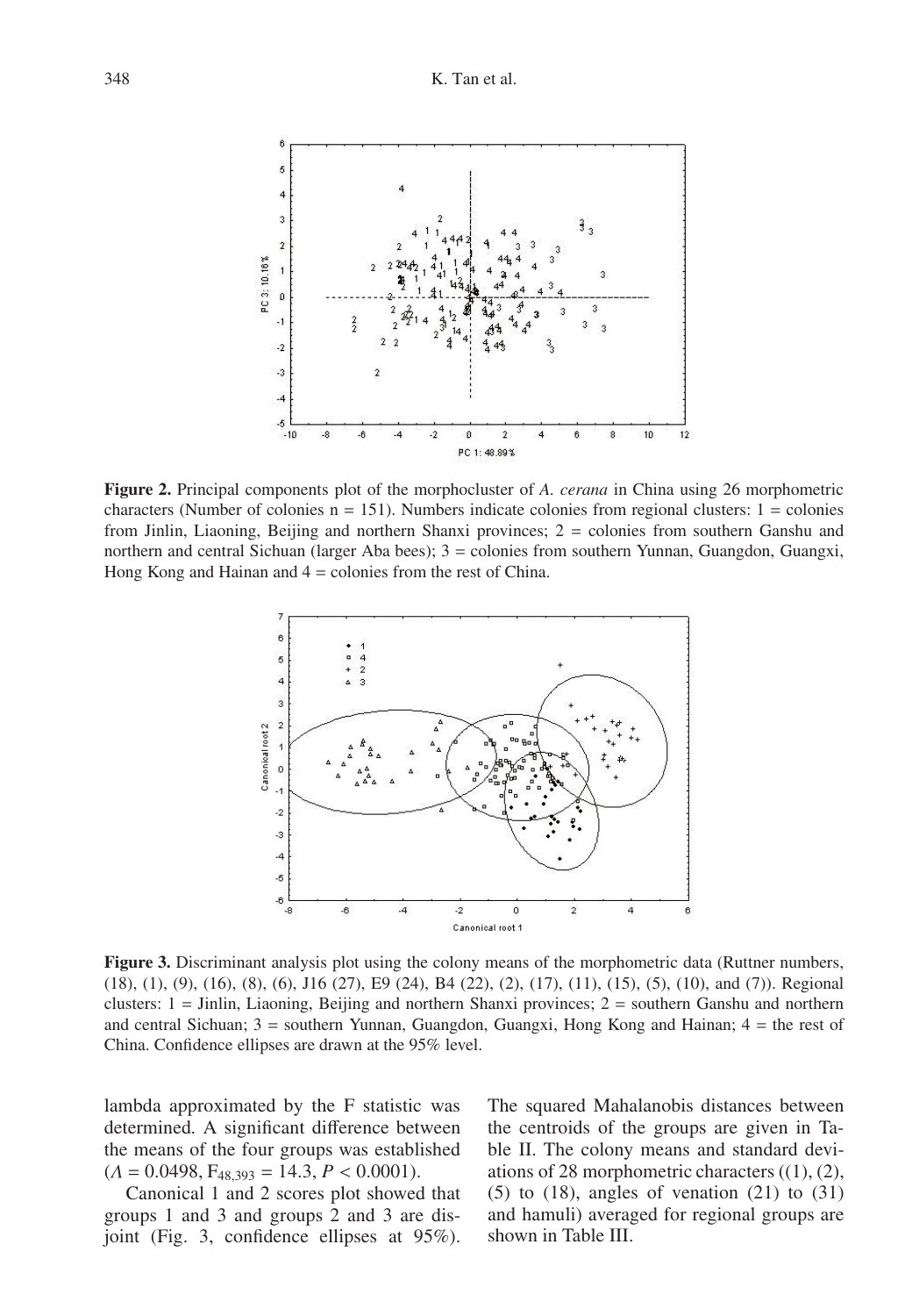**Table II.** Mahalanobis squared distances between centroids of the four morphometric regional groups:  $1 =$  Jinlin, Liaoning, Beijing and northern Shanxi provinces; 2 = southern Ganshu and northern and central Sichuan; 3 = southern Yunnan, Guangdon, Guangxi, Hong Kong and Hainan;  $4 =$  the rest of China.

| <b>Regional Groups</b> |      |      |      |  |
|------------------------|------|------|------|--|
|                        |      |      |      |  |
|                        | 12.1 | 38.0 | 7.3  |  |
| 12.1                   |      | 54.8 | 11.6 |  |
| 38.0                   | 54.8 |      | 22.6 |  |
| 73                     | 11.6 | 22.6 |      |  |

# **3.2. Analysis on Kunming**/**Oberursel and Grahamstown databases**

Principal components analysis was carried out on the Kunming/Oberursel database together with the Grahamstown database of *A. cerana* colonies from Hong Kong, Beijing, Shandong, Chengdu and Yaan using 12 common morphometric characters of worker honeybees (n = 188 colonies; Ruttner numbers,  $(5)$ ,  $(6)$ ,  $(7)$ ,  $(9)$ ,  $(10)$ ,  $(11)$ ,  $(12)$ ,  $(15)$ ,  $(17)$ , B4 (22), D7 (23) and G18 (25). Three principal components with eigenvalues greater than one were isolated and accounted for a total of 74.3% of the variation in the data. PC 1, size-related characters  $(5)$  to  $(7)$ ,  $(9)$  to  $(12)$ , (15) and (17) with component loadings between 0.73 and 0.93 accounting for 53.1% of the variation; PC 2, angles of venation B4 (22) and G18 (25) with component loadings 0.71 and 0.54, respectively, accounting for 11.8% of the variation; PC 3, angle of venation D7 (23) with component loading 0.77 accounting for 9.4% of the variation.

PC plots using both the first and second PC scores, and the first and third PC scores again revealed four similar regional groups (Fig. 4). A stepwise discriminant analysis using the four groups entered all 12 characters into the discrimination function. All five colonies from Beijing were correctly classified into group 1; all five colonies from Chengdu and ten colonies from Yaan were correctly classified into group 2 (larger bees); two of the five colonies from Shandong were correctly classified into group 4 and three were misclassified into group 1, and ten of the twelve colonies from Hong Kong were correctly classified into group 3 (smaller bees) and two were misclassified into group 4 (Tab. I, column G3.2). A significant difference between the means of the four groups was again established ( $\Lambda = 0.0876$ ,  $F_{36,511} = 18.2, P < 0.0001$ .

# **3.3. Analysis on Kunming**/**Oberursel, Grahamstown and adjacent countries databases**

An hierarchical cluster analysis (Quinn and Keough, 2002) using the mean values of 12 common characters for the China regional groups 1 to 4 and adjacent countries yielded a dendrogram of two main clusters (Fig. 5). Phenetically, colonies from Japan and Korea were first linked with those from China regional groups 1 and 4, followed by those from regional group 2, and finally those from Russia; colonies from northern Vietnam and north eastern India were first linked with those from China regional group 3, followed by colonies from Thailand and Myanmar.

### **4. DISCUSSION**

The initial mesoscale morphometric analysis of the honeybees for the whole of China suggested one morphocluster (Fig. 2). However with local labeling these could be refined into four partially overlapping clusters which were confirmed by discriminant analysis (Fig. 3). Because the three different databases contained variable numbers of available characters, separate analyses were performed first on the Kunming/Oberursel database with more shared characters and then these data were combined with those of Grahamstown with fewer shared characters. Nonetheless, even with a collectively reduced total database, the same cluster discrimination was obtained in both analyses (Figs. 2–4).

That the four groups of bees formed overlapping clusters points to the fact that, despite the immense area which constitutes China, the *A. cerana* populations are continuous and panmictic, showing only moderate and instinct geographical structuring. Indeed the average of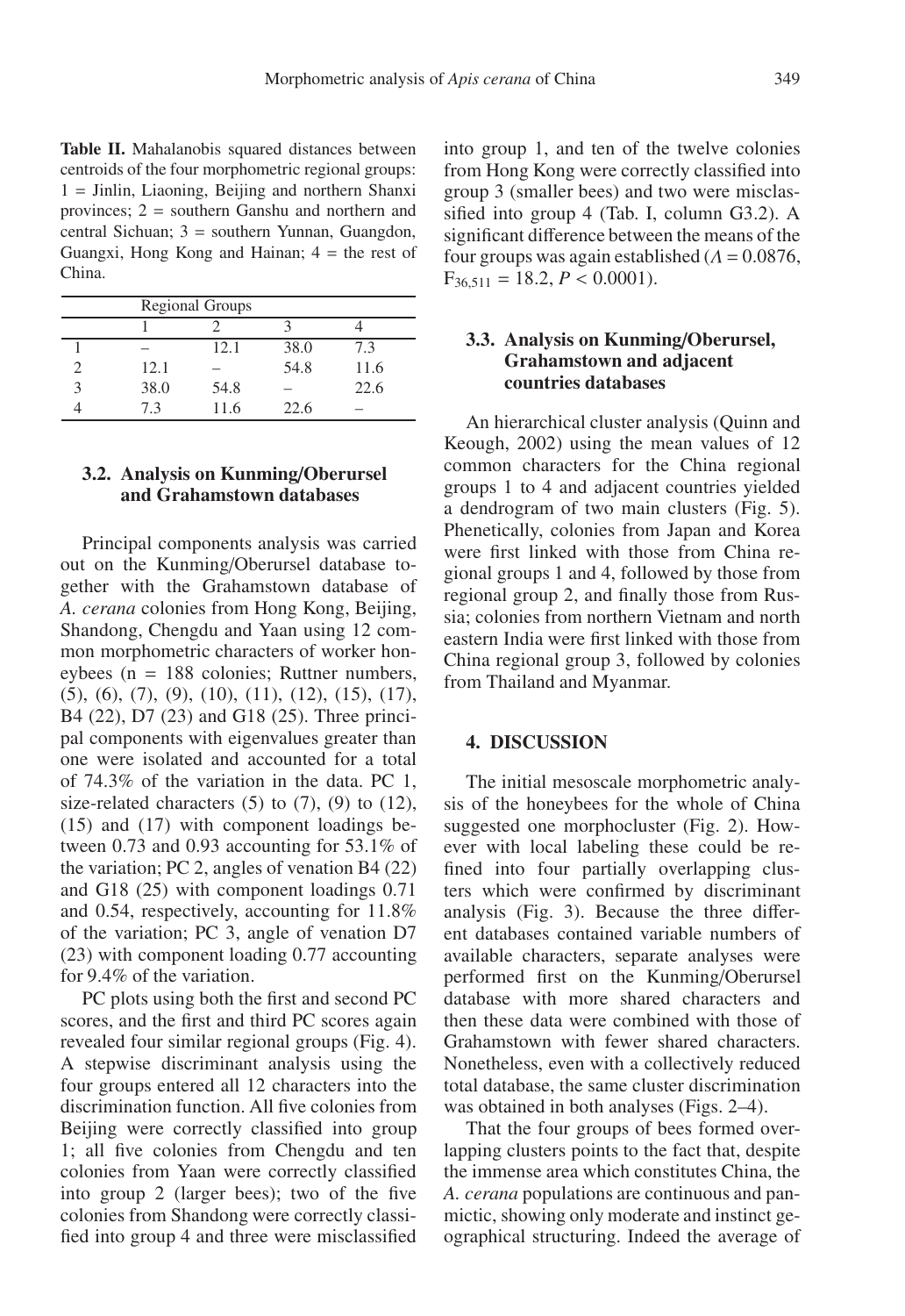**Table III.** Means and standard deviations (sd) of 28 morphometric character measurements (mm or angles in degrees) of *A. cerana* worker honeybees from four regional groups: 1 = Jinlin, Liaoning, Beijing and northern Shanxi provinces; 2 = southern Ganshu and northern and central Sichuan; 3 = southern Yunnan, Guangdon, Guangxi, Hong Kong and Hainan;  $4 =$  the rest of China.  $n =$  total number of colonies in each region.

|           | <b>Regional Groups</b> |      |             |      |             |      |             |      |
|-----------|------------------------|------|-------------|------|-------------|------|-------------|------|
|           | $1(n = 32)$            |      | $2(n = 44)$ |      | $3(n = 38)$ |      | $4(n = 74)$ |      |
| character | mean                   | sd   | mean        | sd   | mean        | sd   | mean        | sd   |
| (1)       | 0.36                   | 0.03 | 0.44        | 0.04 | 0.22        | 0.05 | 0.37        | 0.06 |
| (2)       | 0.42                   | 0.04 | 0.41        | 0.04 | 0.34        | 0.05 | 0.37        | 0.05 |
| (5)       | 2.48                   | 0.04 | 2.55        | 0.06 | 2.41        | 0.06 | 2.46        | 0.06 |
| (6)       | 3.09                   | 0.06 | 3.22        | 0.11 | 3.02        | 0.07 | 3.09        | 0.09 |
| (7)       | 1.97                   | 0.05 | 2.03        | 0.04 | 1.90        | 0.05 | 1.93        | 0.06 |
| (8)       | 1.09                   | 0.03 | 1.12        | 0.04 | 1.07        | 0.03 | 1.09        | 0.04 |
| (9)       | 1.97                   | 0.04 | 1.95        | 0.07 | 1.80        | 0.07 | 1.90        | 0.05 |
| (10)      | 1.93                   | 0.03 | 1.90        | 0.07 | 1.76        | 0.06 | 1.87        | 0.05 |
| (11)      | 2.52                   | 0.07 | 2.51        | 0.06 | 2.42        | 0.09 | 2.44        | 0.10 |
| (12)      | 1.18                   | 0.06 | 1.20        | 0.10 | 1.03        | 0.07 | 1.10        | 0.04 |
| (13)      | 2.16                   | 0.05 | 2.15        | 0.10 | 2.24        | 0.29 | 2.11        | 0.12 |
| (14)      | 0.24                   | 0.05 | 0.28        | 0.07 | 0.39        | 0.07 | 0.27        | 0.04 |
| (15)      | 2.34                   | 0.06 | 2.38        | 0.06 | 2.25        | 0.07 | 2.31        | 0.08 |
| (16)      | 2.90                   | 0.07 | 2.90        | 0.08 | 3.14        | 0.45 | 2.86        | 0.18 |
| (17)      | 8.60                   | 0.11 | 8.91        | 0.13 | 8.21        | 0.23 | 8.50        | 0.16 |
| (18)      | 3.04                   | 0.04 | 3.17        | 0.05 | 2.88        | 0.08 | 3.00        | 0.07 |
| (21)      | 30.70                  | 0.68 | 31.73       | 1.24 | 31.94       | 0.80 | 31.83       | 2.25 |
| (22)      | 110.04                 | 2.16 | 110.23      | 2.25 | 106.61      | 2.14 | 110.04      | 2.84 |
| (23)      | 95.02                  | 1.18 | 94.96       | 1.63 | 95.65       | 1.67 | 94.87       | 1.62 |
| (24)      | 19.48                  | 1.01 | 20.59       | 0.72 | 19.57       | 0.64 | 19.91       | 0.86 |
| (25)      | 88.32                  | 3.26 | 88.45       | 1.68 | 88.74       | 1.96 | 87.79       | 2.08 |
| (26)      | 45.84                  | 1.87 | 46.82       | 2.05 | 47.62       | 1.76 | 46.62       | 1.45 |
| (27)      | 103.19                 | 2.40 | 102.19      | 1.63 | 101.98      | 1.96 | 102.60      | 2.12 |
| (28)      | 80.33                  | 1.79 | 78.55       | 1.37 | 77.96       | 2.35 | 78.22       | 1.87 |
| (29)      | 14.17                  | 0.88 | 14.83       | 2.98 | 14.55       | 0.94 | 15.02       | 2.84 |
| (30)      | 82.01                  | 2.71 | 82.00       | 1.94 | 78.98       | 3.79 | 81.78       | 2.35 |
| (31)      | 33.79                  | 1.34 | 33.73       | 2.45 | 33.76       | 2.85 | 33.46       | 2.03 |
| hamuli    | 18.81                  | 0.68 | 18.21       | 0.60 | 18.31       | 0.80 | 18.57       | 0.89 |

the mean coefficients of variation for the four clusters is less than 5%. While statistically, one could further analyse each morphocluster separately to obtain an index of "local labeling", the biological meaningfulness of such a procedure has little merit in as much as all four of the original morphoclusters were indistinct. The four morphoclusters are biogeographically distributed in the vegetation classification zones of Hou and Hou (1983) as follows: Group 1 occurs in both the temperate deciduous needle-leaved and broad-leaved forests of northeastern China; Group 2 in the subtropical evergreen broad-leaved forests of the southern interior; Group 3 in the temperate steppe of the southwest; and, Group 4 in the tropical rain forests of the southeast. The results obtained from this expanded dataset confirm those of Tan et al. (2006).

Finally, a hierarchical analysis of the total China database and that of adjacent countries yielded two main clusters (Fig. 5). This reflects the principle that cluster discrimination is greatly affected by geographic scale (Radloff and Hepburn, 2002), and indeed only two morphoclusters emerge from a macroscale analysis of all *A. cerana* (Radloff et al., in preparation). In the linkage distance dendrogram (Fig. 5), it is of interest to note that the Group 3 bees of the Yunnan Province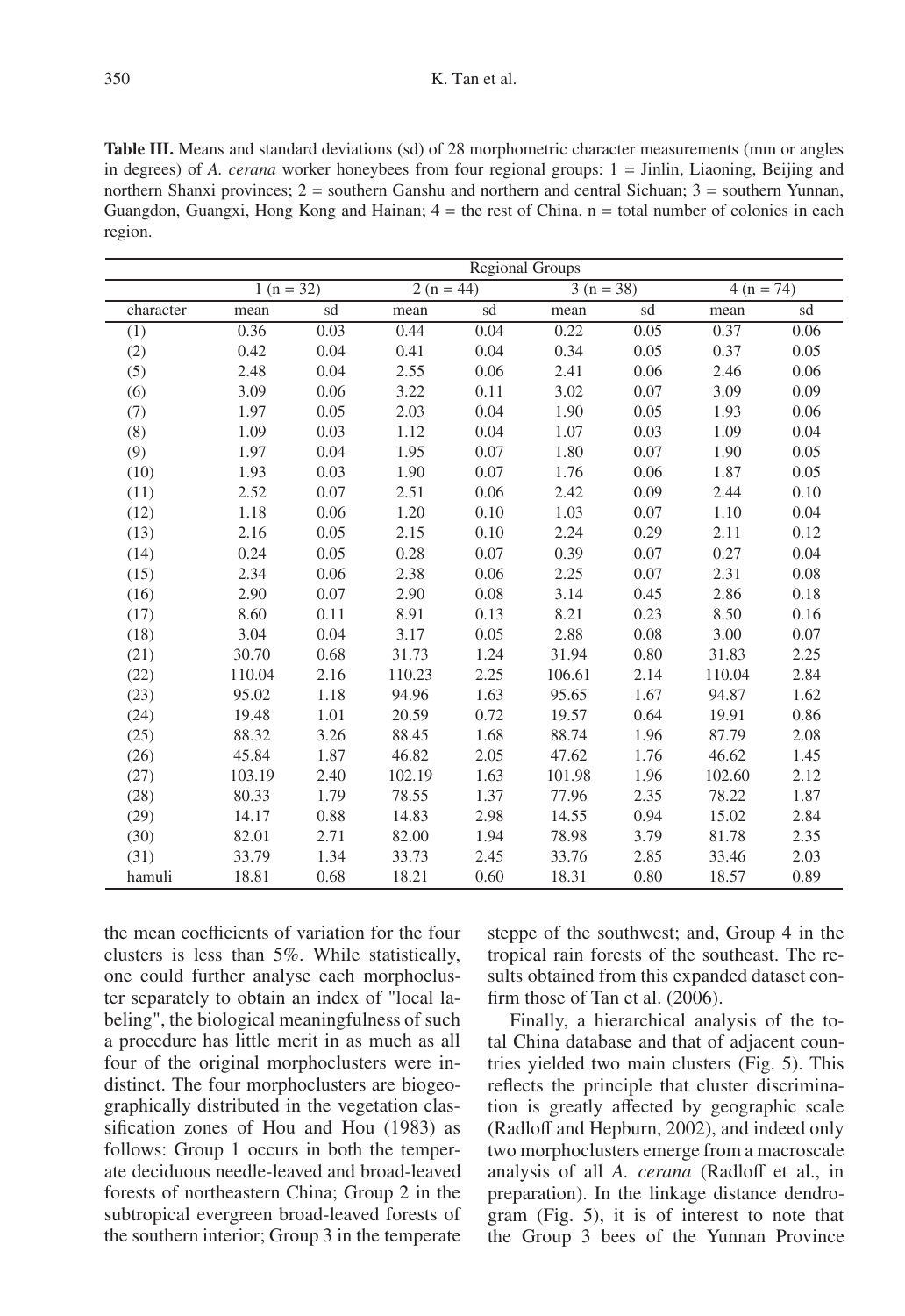

**Figure 4.** Principal components plot of the morphocluster of *A. cerana* in China using 12 common morphometric characters (Number of colonies  $n = 188$ ). Numbers indicate colonies from regional clusters:  $1 =$  colonies from Jinlin, Liaoning, Beijing and northern Shanxi provinces;  $2 =$  colonies from southern Ganshu and northern and central Sichuan (larger Aba bees); 3 = colonies from southern Yunnan, Guangdon, Guangxi, Hong Kong and Hainan and 4 = colonies from the rest of China.



**Figure 5.** Hierarchical clustering dendrogram for *A. cerana* in China and adjacent countries, derived from single linkage clustering on 12 morphometric characters (Ruttner numbers,  $(5)$ ,  $(6)$ ,  $(7)$ ,  $(9)$ , (10), (11), (12), (15), (17), B4 (22), D7 (23) and G18 (25)) averaged for regional groups and countries.

show a greater similarity to those of the other sub-Himalayan neighbouring countries than to those of more northerly areas of China, as previously noted by Tan et al. (2003a, b, 2006, 2007).

The morphometric results obtained in the present study are consistent with others on the correlation between *A. cerana* morphoclustering and ecological distribution representative of the major vegetation zones in China (Tan et al., 2006). Our results differ from those of Yang (2001) and Peng et al. (1989); but, given major differences in statistical treatment of data and lack of original raw data, no further comment can usefully be made on this point. The problem of naming these bees is fraught with the long-standing confusion in the literature (about 20 trinomial scientific names have been published for Chinese honeybees alone) and the rigidity of the Linnean system imposed by the International Code of Zoological Nomenclature.

#### **ACKNOWLEDGEMENTS**

This project was supported by grants from the Xishuangbanna Tropical Botanical Garden, Chinese Academy of Science, National Natural Scientific Research Program of China-2006 (3067159) to Tan Ken.

**Analyse morphométrique multivariée de l'abeille** *Apis cerana* **de Chine.**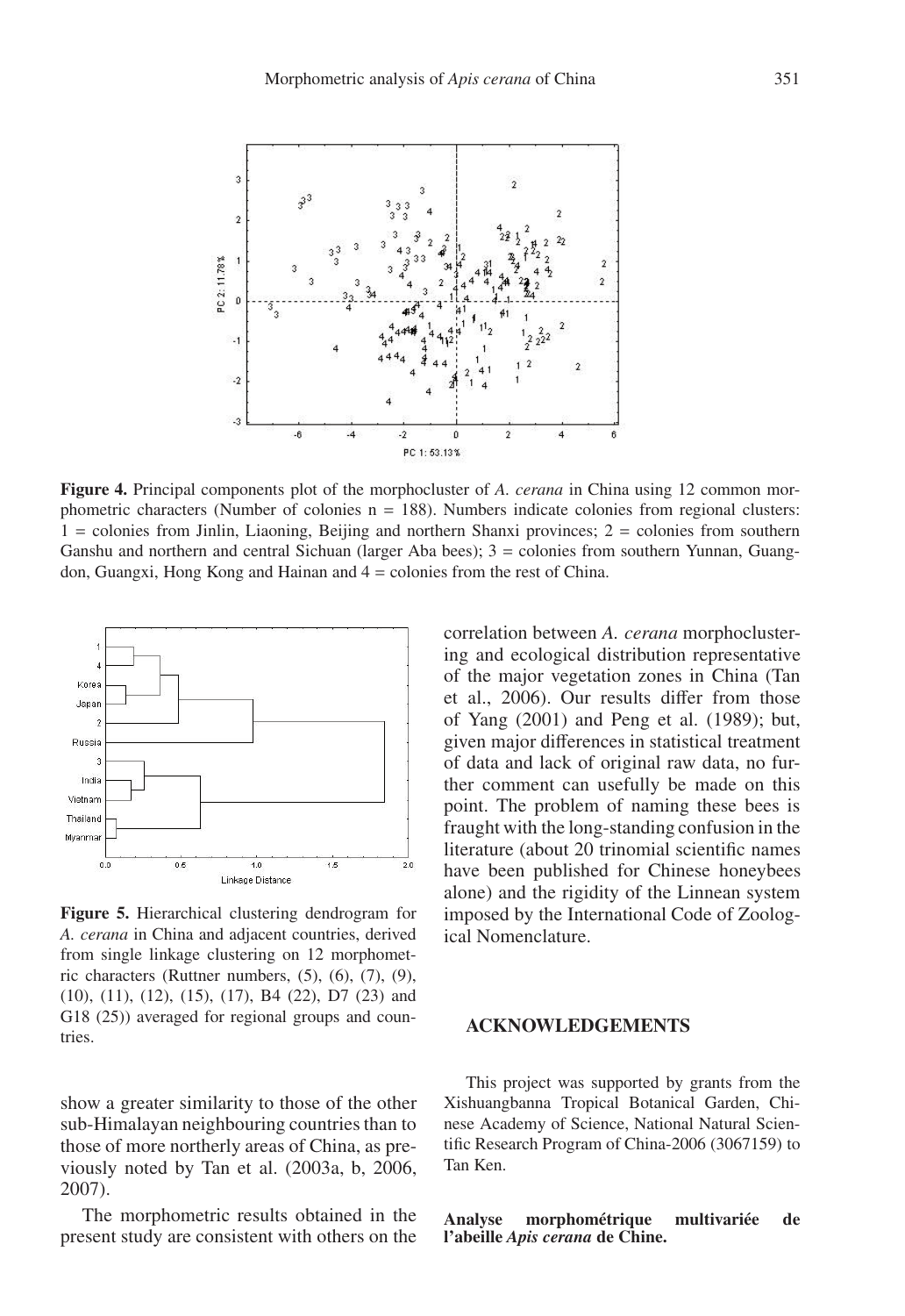*Apis cerana* / **analyse morphométrique** / **Chine** / **structure population**

**Zusammenfassung** – **Multivariate morphometrische Analyse chinesischer Bienen (***Apis cerana)***.** Kürzlich wurden von Tan et al. (2001 et seq.) zwei größere Morphokluster von *A. cerana* in China beschrieben, die beide mit bestimmten ökologischen Zonen zusammenfielen. Diese Untersuchungen stützten sich auf eine Sammeldichte von einem Sammelort per 250 000 km<sup>2</sup> von Nichtwüstenland. Wir haben diese Sammeldichte auf nahezu das Fünffache gesteigert (Abb. 1). Plots der Hauptkomponentenwerte der morphologischen Charaktere der Proben entlang den ersten und zweiten sowie der ersten und dritten Hauptachsen zeigten einen zusammenhängenden Morphokluster an, aus dem zunächst keine weitere Unterstruktur abgeleitet werden konnte. Erst nach einer zusätzlichen lokalen Kennzeichnung wurde deutlich, dass die Bienen der unterschiedlichen Gebiete überlappende regionale Kluster bilden. Dies waren (1) die Bienen von Jinlin, Liaoning, Beijing and den nördlichen Shanxi Provinzen; (2) die größeren Bienen des südlichen Ganshu und des nördlichen und zentralen Sichuan; (3) die kleineren Bienen des südlichen Yunnan, Guangdon, Guangxi, Hong Kong und Hainan sowie (4) die Bienen des übrigen China (Abb. 2). Die Eingabe von nur 12 Charakteren in eine schrittweise Diskriminanzanalyse war ausreichend, um die vier Gruppen zu identifizieren (Abb. 3 und 4).

Die *A. cerana* Populationen sind zusammenhängend und panmiktisch. Die morphologische Strukturierung ist undeutlich und der Durchschnitt der mittleren Varianzkoeffizienten in den 4 Gruppen beträgt weniger als 5 %. Plots der ersten und zweiten kanonischen Werte zeigten, dass die Gruppen 1 und 3 sowie die Gruppen 2 und 3 unverbunden sind (Abb. 3, 95 % Konfidenzellipsen). Die quadrierten Mahalanobisabstände zwischen den Zentroiden der Gruppen sind in Tabelle II aufgeführt. Die Mittelwerte der Völker und die Standardabweichungen der 28 für die regionalen Gruppen gemittelten morphometrischen Charaktere  $(1), (2), (5)$ bis (18), Flügeladerungswinkel (21) bis (31) und Hamuli) sind in Tabelle III angegeben.

Eine hierarchische Klusteranalyse anhand der Mittelwerte der gleichen gemeinsamen Charaktere für die regionalen Gruppen 1 bis 4 und der angrenzenden Länder erbrachte ein Dendrogramm mit zwei Hauptklustern. Hierin waren die Völker von Japan und Korea phenetisch zunächst mit denen der chinesischen Regionalgruppen 1 und 4 verbunden, gefolgt von der Regionalgruppe 2 und letztendlich den Bienen von Russland. Die Bienen von Nordvietnam und Nordostindien wurden zuerst mit der chinesischen Regionalgruppe 3 verbunden, gefolgt von den Bienen von Thailand und Myanmar (Abb. 5).

#### *Apis cerana* / **morphometrische Analyse** / **China**

#### **REFERENCES**

- Gong Y.F. (1978) The Chinese honeybee, Apic. China 1, 10–13 [in Chinese].
- Gong Y.F. (1983a) Natural beekeeping conditions and honeybee races in China, J. Fujian Agric. College 12, 241–249 [in Chinese].
- Gong Y.F. (1983b) Honeybee taxonomy and evolution of honeybee, Fujian Science and Technology Press [in Chinese].
- Hou H.-Y., Hou X.-Y. (1983) Vegetation of China with reference to its geographical distribution, Ann. Mo. Bot. Gard. 70, 509-549.
- Johnson R.A., Wichern D.W. (2002) Applied Multivariate Statistical Analysis, Fifth Edition, Prentice Hall, Upper Saddle River, New Jersey.
- Kellogg C.R. (1930) The use of biometry to distinguish between *Apis indica* and *Apis mellifica,* Bee World 11, 127–130.
- Kellogg C.R. (1936) Biometric studies of the Chinese honey bee (*A. indica*), Arch. Bienenkd. 17, 36–38 [in German].
- Kellogg C.R. (1938) Biometrical studies on the wings of the Chinese honey bee, Fukien Christian Univ. Sci. J. 1, 1–8.
- Kellogg C.R. (1941) Some characteristics of oriental honeybee (*Apis indica* F.) in China, J. Econ. Entomol. 34, 717–719.
- Kellogg C.R. (1968) Entomological excerpts from southeastern China, Claremont Manor, California.
- Kellogg C.R., Yung L.L. (1929) Studies in the variation in number of hooks on the hind wings of the Chinese honey bee (*Apis indica*), Proc. Nat. Hist. Soc. Fukien Christian Univ. 2, 57–59.
- Kuang B.Y. (1986) Varieties of *Apis* in China, Apic. China 5, 7–9 [in Chinese].
- Kuang B.Y. (1988) Comparative studies on the biology of six honeybee species, Apic. Sci. Tech. 1, 12–14 [in Chinese].
- Kuang B.Y., Li Y.Q. (1988) Studies on Apini, Sci. Agric. Sinica 21, 85–90 [in Chinese].
- Liu Y., Liang R., Lai Y.S. (1982) A report on the Chinese honeybee in Guangdong Province, Institute of Honeybee Science Research Kunming [in Chinese].
- Meixner M. (1994) Analyse polymorpher Subspecies von *A. mellifera* L.: Morphometrische und molekulare Untersuchungen an den europäischen Rassen *A. mellifera carnica* und *ligustica* und den afrikanischen Rassen *A. mellifera monticola* und *scutellata*, PhD thesis, Fachbereich Biologie der J. W. Goethe-Universität, Frankfurt am Main, Germany.
- Peng Y.S., Nasr M.E., Locke S.J. (1989) Geographical races of *Apis cerana* Fabricius in China and their distribution. Review of recent Chinese